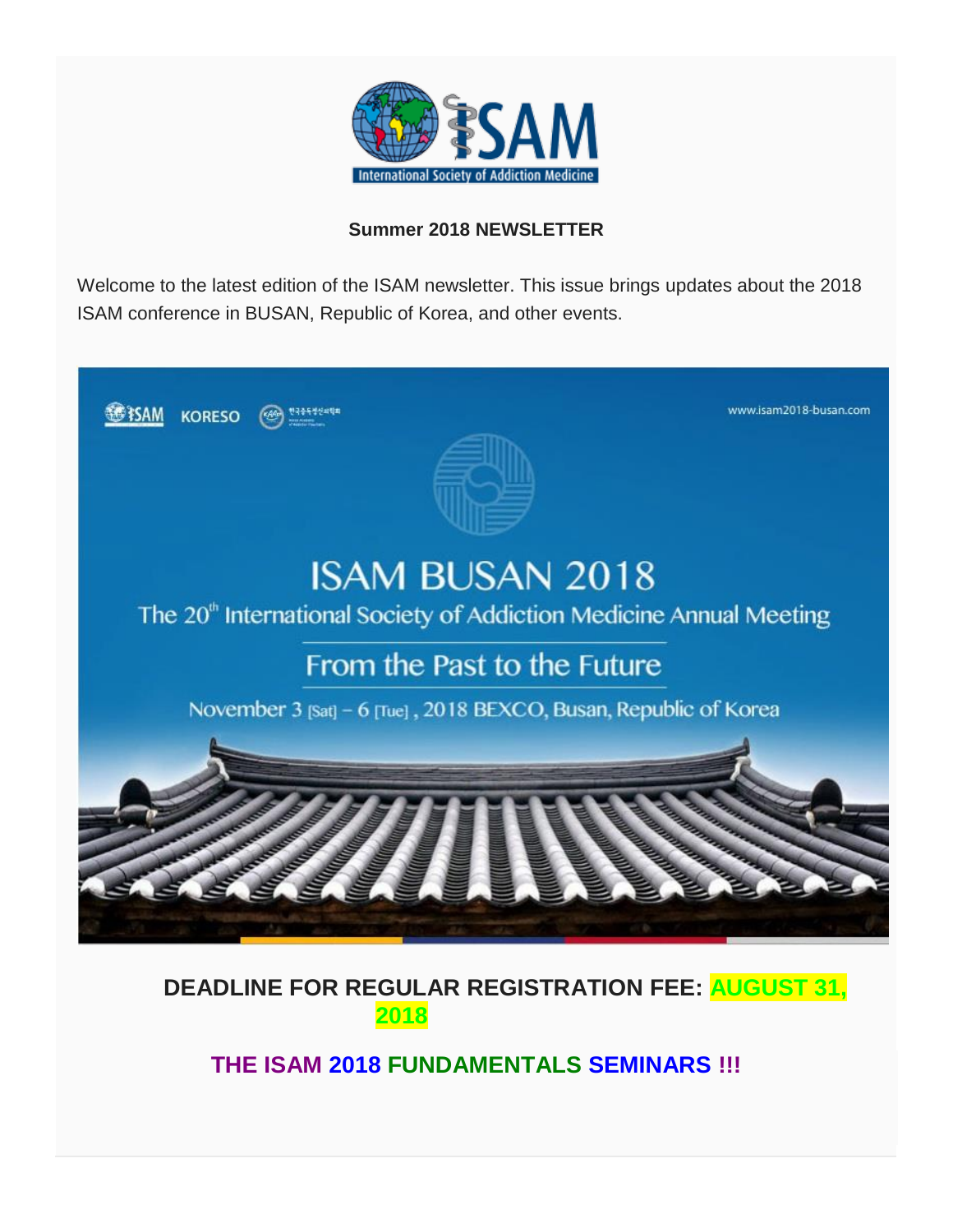Both workshops will run on 2 November at the same time and registration for either of them is available on **ISAMweb.org.** The registration fee is 200 USD for ISAM members and 300 USD for non-members.

# **1) EFFECTIVE LEADERSHIP in ADDICTION MEDICINE: WHY, HOW and WHAT?**

During the ISAM 2018 "**FUNDAMENTALS IN LEADERSHIP**", this question will be answered during a one-day workshop facilitated by two senior ISAM members committed to strengthen effective leadership among next generation healthcare professionals.

### *WHY?*

Leadership is a core competence for addiction medicine (AM) professionals. Physicians/ clinicians and other AM professionals often default to a single traditional, heroic and least effective "command and control" leadership style. However in an era of patient-professional collaboration, multi-disciplinary treatment approach and shared decision-making, AM professionals must be able, depending on the situation, to use a wider range of effective leadership styles.

### *HOW?*

This training offers clinicians, trainers, researchers and policy makers, working in the AM field, a one-day, hands-on, highly participative introductory workshop in the basics of effective leadership. This workshop offers both a tasting panel and a roadmap for AM professionals wishing to extend their professional leadership skills.

## *WHAT?*

In an open, safe and stimulating learning environment, small group work and plenary discussions will be used to facilitate awareness and learning of various individual and organisational leadership styles and to share best practices in AM leadership education. Workshop and courseware will be in English and will cover themes such as situational and organisational leadership, teamwork, coaching, change management, appreciative inquiry, negotiation and conflict management.

**Dr. Lucas Pinxten, MD, MSc, MPH**, is an international health consultant and the lecturer Public Health & Leadership of Dutch Master in Addiction Medicine (MIAM) at the Radboud University in the Netherlands. He has a long international health career in Africa and Asia, and, has facilitated - among others - the development of the Indonesian Master Degree Course in Addiction Medicine.

**Dr. Annabel Mead, MBBS FAChAM dipABAM**, is the Director of the British Columbia Centre on Substance Use Addiction Medicine Fellowship program in Vancouver, Canada. She is a Clinical Assistant Professor at the University of British Columbia, and has extensive clinical and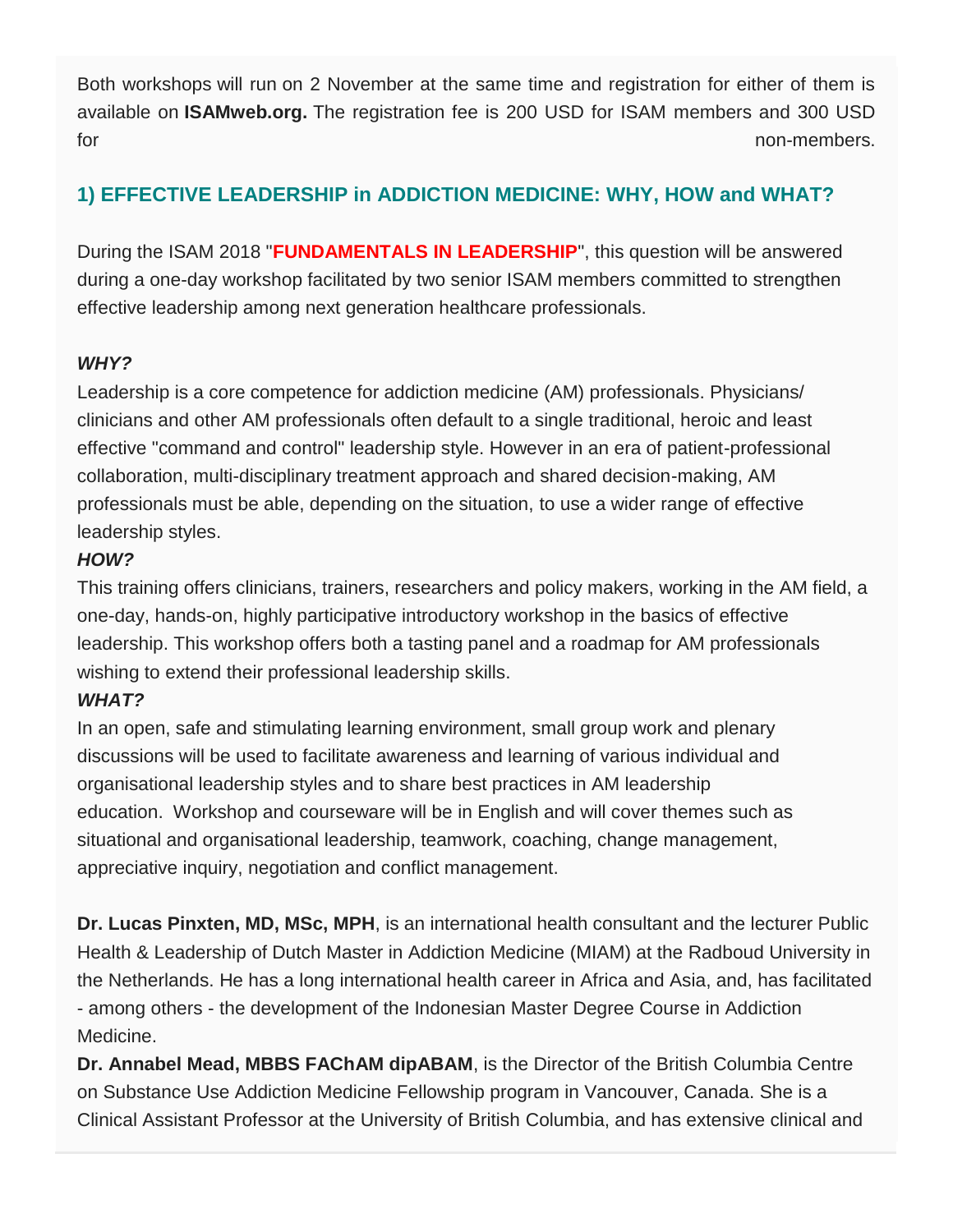leadership experience in outpatient and residential treatment settings.

## **2) HOW TO TRANSFER OUR KNOWLEDGE ON ADDICTION MEDICINE TO THE NEXT GENERATION?**

In the ISAM 2018 Fundamentals "**BEST PRACTICE IN TEACHING ADDICTION MEDICINE"** this question will be answered by two members of the education and training committee.

#### **WHY?**

Training in the field of Addiction Medicine is often lacunar and patchy at under- and postgraduate level. In our era we have competent physicians and healthcare workers in addiction medicine. The next step is that we need to transfer our knowledge to our colleagues and the next generation.

#### **FOR WHOM?**

The course is developed for clinicians, teachers and policy makers from different disciplines who are interested in medical education and who want to improve addiction medicine training in their clinic, their university or at a governmental level. This fundamentals is highly relevant for all addiction medicine specialists and scientists who want to transfer their knowledge to the next generation, and for those who are already doing this and want to improve their skills in teaching. **HOW?**

Examples of "best practice in education" exist and will be shared. Exchange of ideas and experiences will be stimulated by means of plenary and small group discussions and exercises: Learning from each other by collaborating! Curiosity is highly appreciated. The effect of training increases if a course is also fun. A learning environment will be created that is open, safe, enjoyable and relaxing.

This is how we want to make the next step in teaching Addiction Medicine.

**Prof. Dr.Barbara Broers Prof. Dr. Cornelis DeJong**

**To register for either of the seminars please go to the ISAM webpages: ISAMweb.org**

# **Other Upcoming Scientific Events**

**7th International Conference on Addictive Disorders, Addiction Medicine and**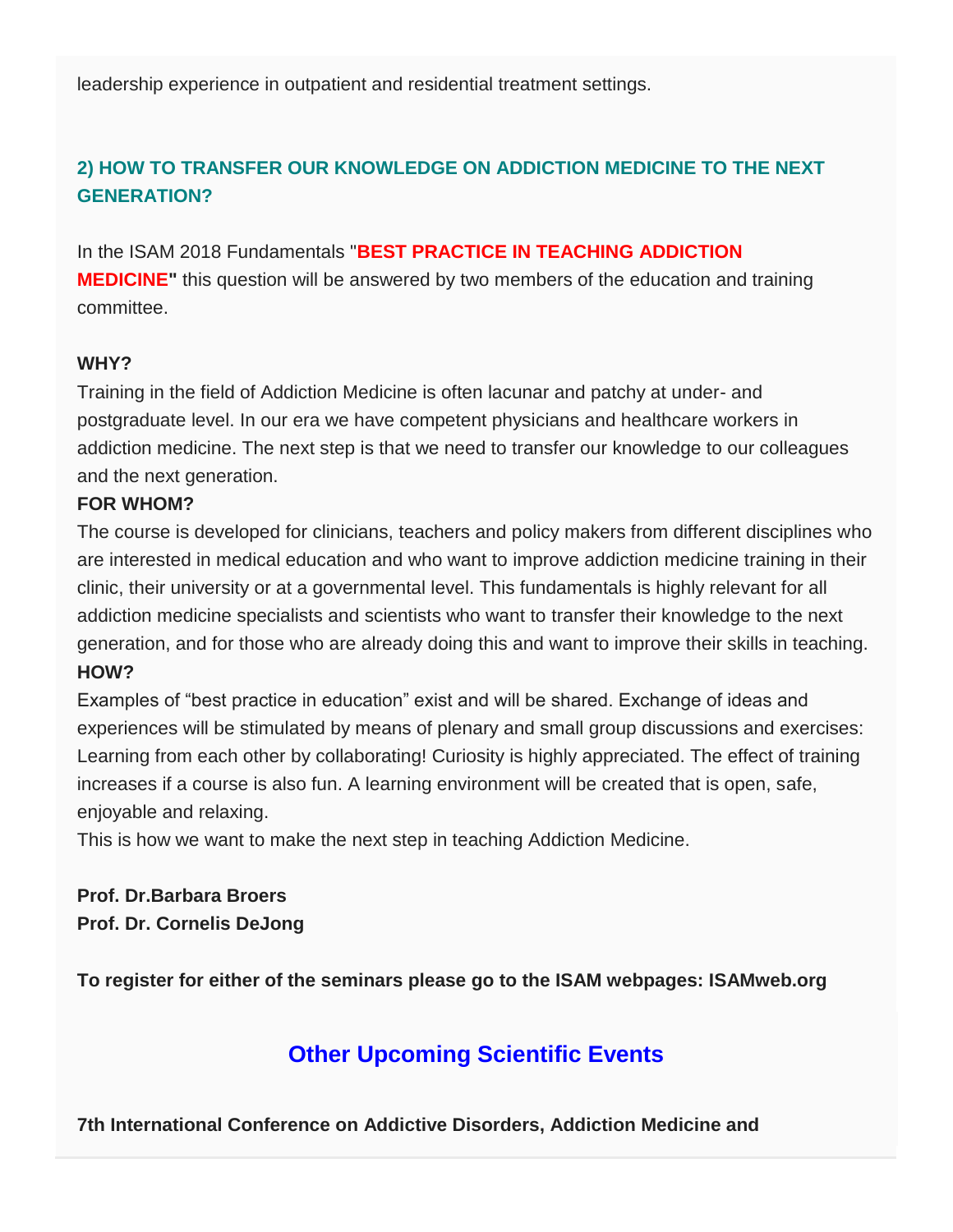**Pharmaceuticals**

September 19-20, 2018 San Diego, USA

**2nd World Congress of the World Association on Dual Disorders**

October 25-27, 2018 Convitto della Calza, Florence, Italy.

**9th International Conference on Addiction & Psychiatry**

November 12-13, 2018 Dubai, UAE.

**8th World Congress on Addictive Disorders & Addiction Therapy** May 9-10, 2019 London, UK.

# **Don't forget that ISAM 2019 will be in New Delhi, India and ISAM 2020 will be in Auckland, New Zealand.**

**Newsletter Editorial Board :**

**Adrian Abagiu** (Romania); **Jenna Butner** (USA); **Susanna Galea** (New Zealand); **Jan Klimas** (Canada);

*Copyright © 2018 International Society of Addiction Medicine, All rights reserved.*

You are receiving this email because you are a subscribed member of the International Society of Addiction Medicine

**Our mailing address is:**

**International Society of Addiction Medicine c/o Management Office 47 Tuscany Ridge Terrace NW Calgary Alberta T3L345, Canada**

> Email: [office@isamweb.org](mailto:office@isamweb.org) [Add us to your address book](http://isamweb.us12.list-manage.com/vcard?u=a73ea8b19b4d7f762faae5475&id=4f4a1eab4c)

Want to change how you receive these emails?

You can [update your preferences](http://isamweb.us12.list-manage1.com/profile?u=a73ea8b19b4d7f762faae5475&id=4f4a1eab4c&e=%5bUNIQID%5d) or [unsubscribe from this list](http://isamweb.us12.list-manage.com/unsubscribe?u=a73ea8b19b4d7f762faae5475&id=4f4a1eab4c&e=%5bUNIQID%5d&c=de11362b3e)